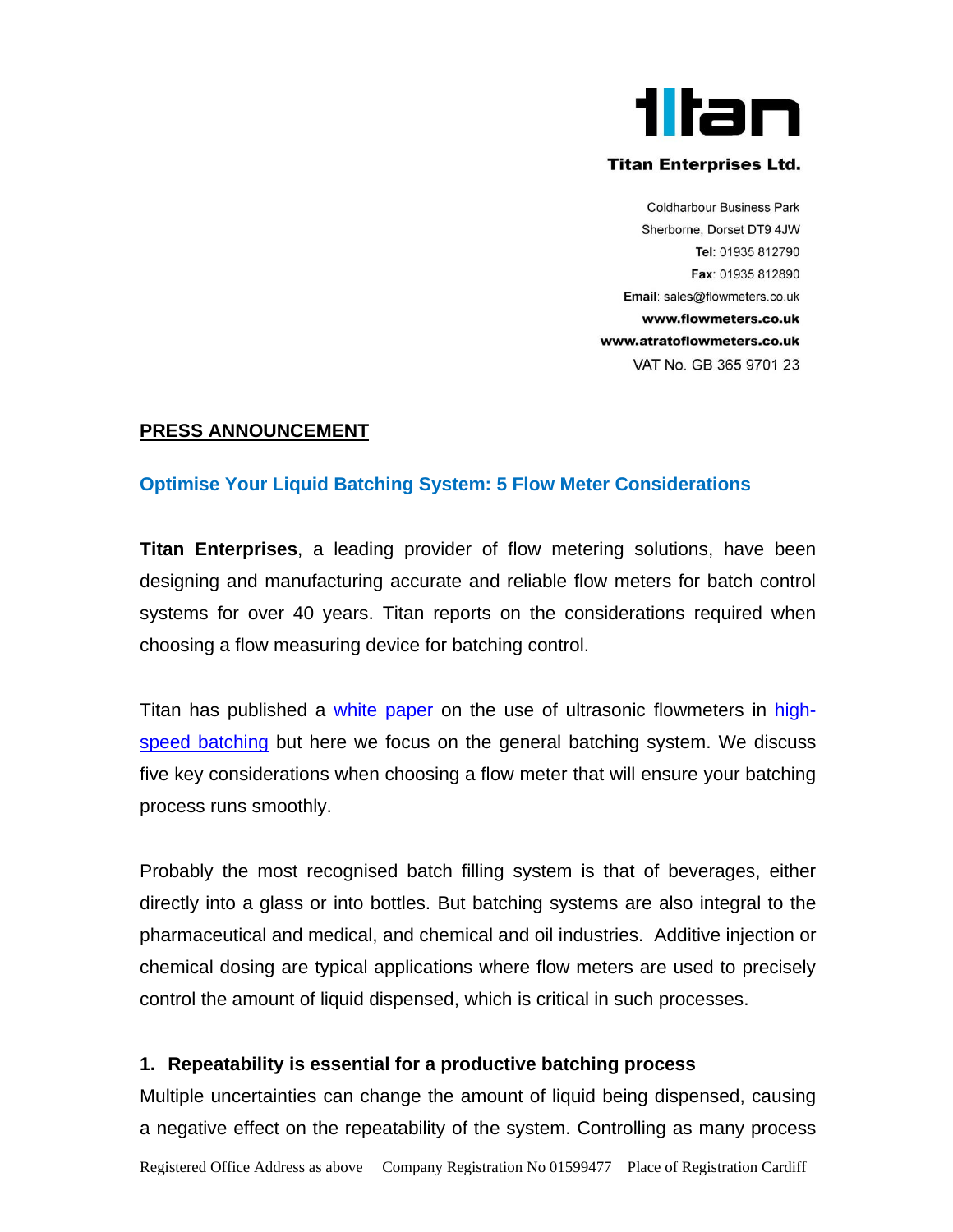variables as possible will help to ensure the accuracy and repeatability of flow measurement. Flowmeters, such as Titans' [mini turbines,](https://flowmeters.co.uk/turbine-flow-meters-titan-800-series-turbine-flow-measurement-ideal-oem-flow-meters/) can boast repeatability of 0.1% or better when operating under the same conditions.

# **2. The physical properties of the batch-filled liquid will dictate equipment requirements**

The choice of flowmeter may be limited by the properties of the liquid – whether it is viscous, volatile, corrosive, flammable, or contaminated with particles, for example. An [oval gear flowmeter](https://flowmeters.co.uk/oval-gear-swept-volume-positive-displacement-flow-meters-overview/) would be ideal for batch-dosing high-viscosity liquids such as syrups, whereas a turbine flow device, such as [Titan's 800-series](https://flowmeters.co.uk/turbine-flow-meters-titan-800-series-turbine-flow-measurement-ideal-oem-flow-meters/) flowmeters, are more appropriate for water and beer dispensing.

## **3. Maintaining constant process conditions**

Changes in flow rate, temperature and pressure may cause the flow meter to function in an unpredictable dynamic way. Although maintaining operating parameters at a stable point is optimal, this may not always be possible and fluctuating flow rates for example, can be compensated for by using a higher specification measuring device, such as Titans' Atrato® ultrasonic [flowmeter.](https://flowmeters.co.uk/atrato-ultrasonic-flowmeters/)

# **4. Constant liquid flow or pulsations?**

Keeping the overall flow constant and avoiding any pulsations within the batching system will prevent aliasing and incorrect flow readings over the batch operating cycle. If pulsation is inherent, the choice of flowmeter is crucial in [mitigating the](https://flowmeters.co.uk/mitigating-the-effects-of-pulsating-flow-in-flow-measurement/)  [effects of pulsating flow.](https://flowmeters.co.uk/mitigating-the-effects-of-pulsating-flow-in-flow-measurement/)

# **5. Limiting system inertia**

Simple adjustments to the batch system design, such as control value specification and the positioning of the flow meter, can help to offset the effects of inertia.

Choosing the correct flow meter for a batch system can be complex and Titan Enterprises are happy to help you find the best flow meter solution for your process and plant.